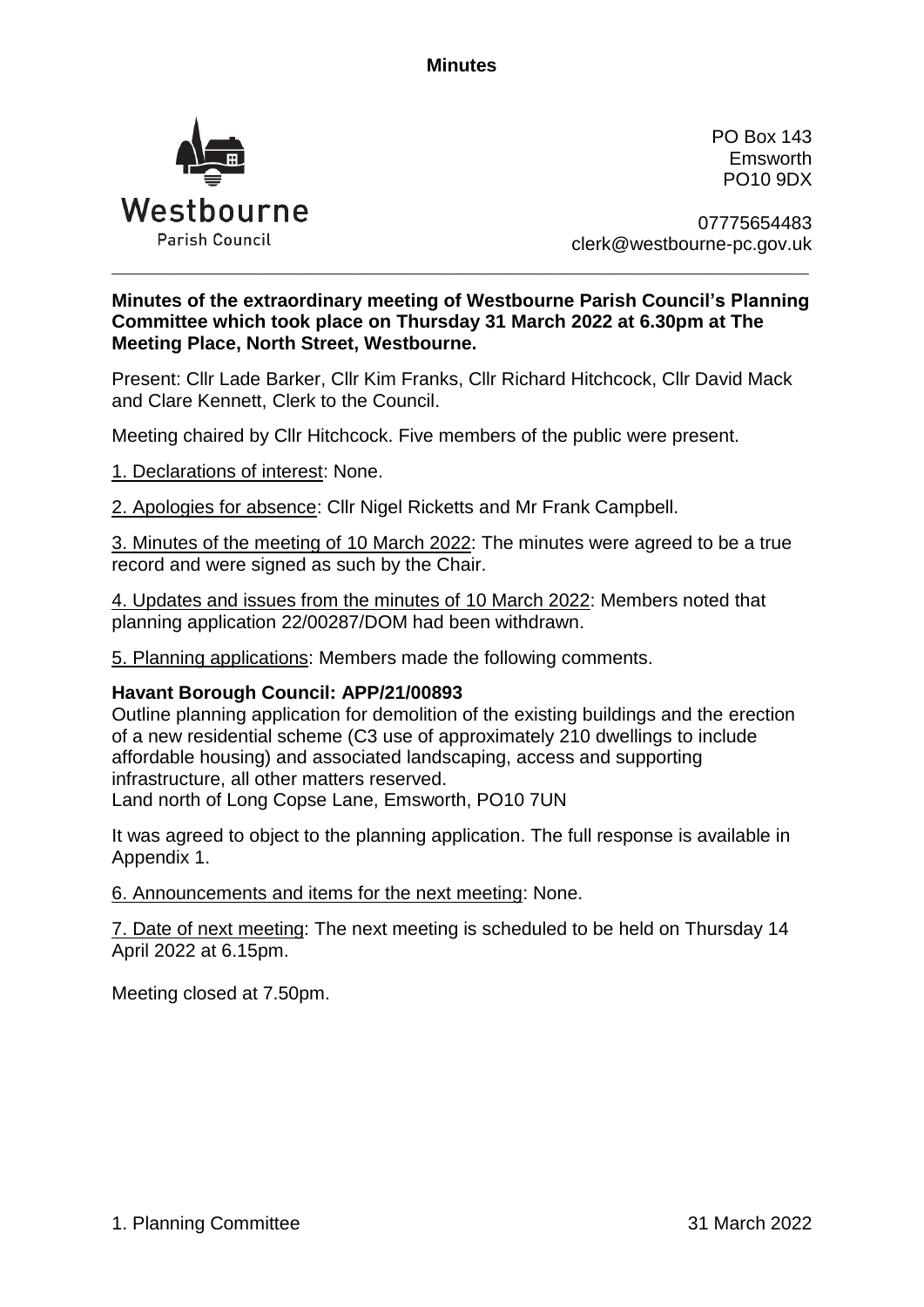## **Appendix 1**

Westbourne Parish Council (WPC) objects to this application, which it believes would create an unsustainable and unplanned form of development with a lack of appropriate infrastructure and integration into local communities, including Westbourne.

Earlier this year, the Inspector expressed serious misgivings regarding the Havant Borough Council (HBC) Local Plan. As a consequence, the HBLP was withdrawn and HBC are currently putting together a revised Plan, which, it is claimed, will pay even greater attention than the previous Plan to the protection of the natural environment. It would, therefore, seem appropriate to await the new Plan before deciding whether or not to sacrifice a large area of open countryside and natural habitat in the north of Emsworth. Withdrawal of the HBLP does not, in the opinion of WPC, improve the case for site H8 and the necessity to approve sites unallocated sites like this on the basis of housing need.

WPC considers the proposed development to be an unsustainable extension of northern Emsworth into an area of open countryside which is not close to an established centre with associated amenities and facilities, including public transport. WPC considers that Havant Borough Council should increase density in other sustainable areas of the Borough first to meet its housing allocations before considering the proposed site.

The form and extent of the proposed development would have a significant and harmful impact upon the character and appearance of the local area and the wider landscape. The site is in an area of open countryside right up against the county boundary and immediately adjacent to the northern end of the Emsworth/Westbourne wildlife corridor. As such, it would constitute a major incursion and barrier to wildlife connections between Hollybank Woods, Southleigh Forest, the Solent Coast and the South Downs National Park. It is increasingly acknowledged that habitat should not be preserved in disconnected islands and that there should be buffer zones around them to minimise disturbance. There would be a loss of habitat for wildlife and 12 species of bats, including one of the largest colonies of rare Bechstein's bats in the UK. The authors of the main ecological impact report with this application play down the importance of the known Barbastelle activity in the area and seem to be unaware of the alcathoe records. It would seem that no record searches have been conducted since 2016. This is a Site of Importance for Nature Conservation (SINC) which forms the basis of Sites of Special Scientific Interest (SSSIs) and is inappropriate for development given the option for much more suitable sites like Southleigh which has better road access, is less environmentally sensitive and, most importantly, will connect to the Budds Farm works, which has plentiful sewage capacity, rather than the Thornham works.

The Parish Council understands there is insufficient capacity at Thornham Wastewater Treatment Works for any new housing within its catchment area. The proposed development utilises Thornham sewage works, which has only 120 houses capacity remaining (Chichester District Council (CDC) calculations, Feb 2022). Beyond this limit Thornham works will not be able to accommodate any more new housing until remedial work is done by Southern Water at the plant. With no new Ofwat funding for improvements until April 2023. this work is not likely to be implemented before 2027/28. In addition, HBC plans 350 new houses to be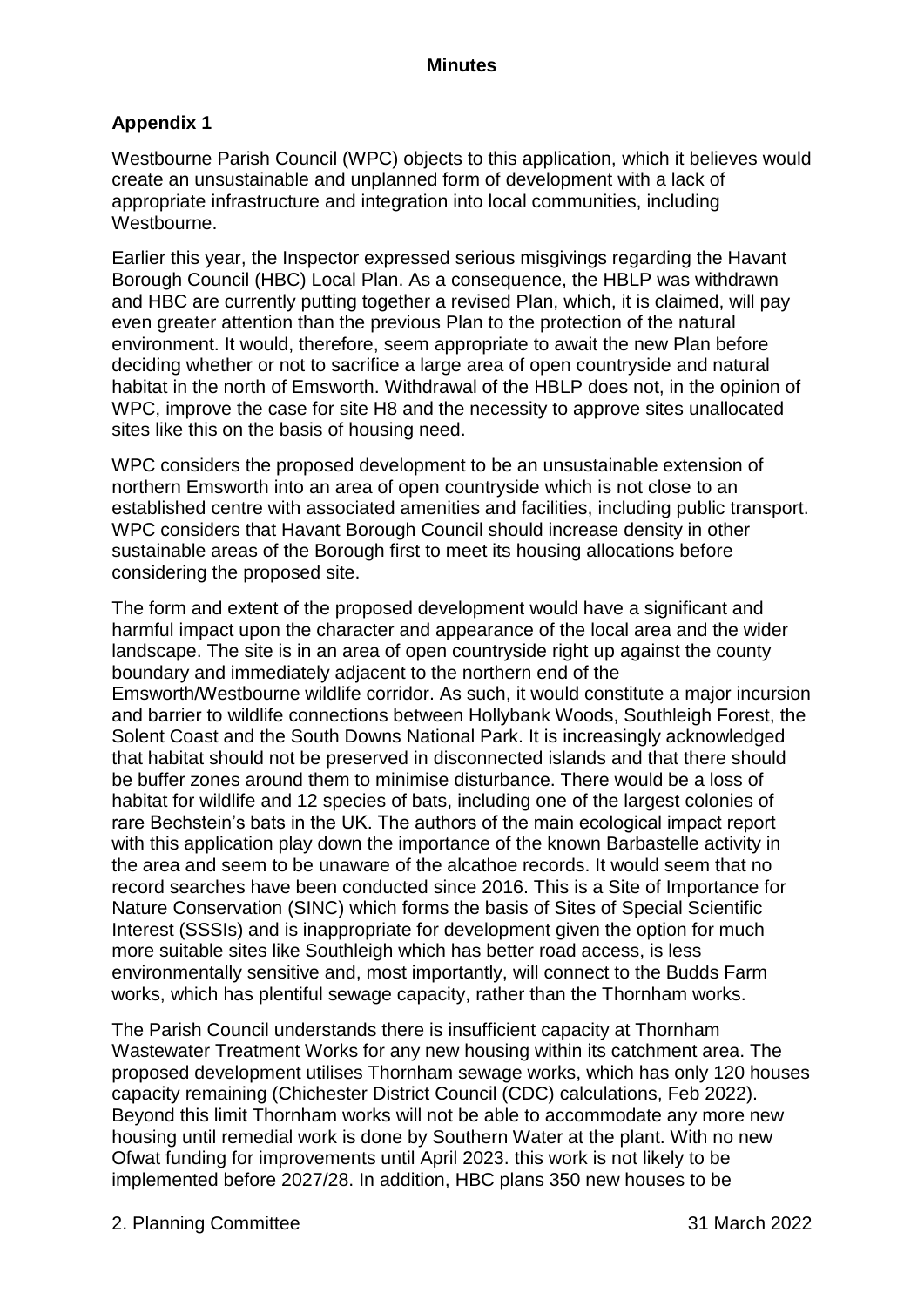connected to Thornham in its Local Plan for Emsworth, and CDC plans 1,580 new houses between Southbourne, Westbourne, Hambrook and Nutbourne. This capacity limitation is underpinned by a CDC Position Statement issued Dec 2021 that HBC will need to respond to under its Duty to Cooperate, and HBC should issue its own version of this Position Statement to reflect these sewage capacity constraints. Pollution into Chichester Harbour and the Area of Outstanding Natural Beauty should be avoided at all costs.

It is understood that HBC has temporarily paused the approval of any residential developments in the face of updated terms and conditions for dealing with nutrient neutrality as defined by Natural England." (HBC news release from 21/03/22).

The proposed site is close to the modest and historic village of Westbourne in West Sussex. The cumulative effect of further housing, in addition to the 250 new homes built at the Redlands Grange development in north Emsworth in 2013, would dominate the local area and have a harmful impact upon Westbourne and its rural character and setting. The development of a further 210 homes - possibly up to 260 if future development identified on the plan and adjacent to the site is approved would exacerbate the closing of the countryside gap between the two settlements of Emsworth and Westbourne on the Hampshire/West Sussex border. This gap is important as it helps to define the separate identities of small towns and villages and prevents settlements merging into a South Hampshire urban sprawl.

In response to a development proposed at what subsequently became Redlands Grange, the Westbourne Neighbourhood Plan adopted in September 2021 contains the following statements:

"The western edge of the village is directly adjacent to Havant Borough, which is currently proposing extensive development on its side of the boundary. 260 houses are proposed adjacent to the boundary. This development will significantly reduce the existing gap between Havant and Westbourne and, unless it is maintained on the Westbourne side, it will adversely impact on the rural character and lead to coalescence of the separate settlements. This therefore restricts the development potential within Chichester District".

"Our community vision is for Westbourne Parish to continue to thrive as a vibrant and distinctive community: … to avoid the erosion of that identity through development which would inappropriately lead to the coalescence of local neighbouring communities".

In other words, WPC recognises the eastward pressure of development from Havant towards the parish boundary and seeks to reduce adverse impacts of development on the rural character of the area and prevent coalescence through policies which aim to establish a strong sense of place, where the individual identity of the Parish, actual or perceived, is maintained. This proposal reduces the existing settlement gap resulting in both actual and perceived coalescence.

There is little doubt that the proposed development at Site H8 would exacerbate this problem.

Land and Partners state "Long Copse Lane is and will continue to be a quiet lane, used and suitable for use by all. It will continue to have the physical attributes of a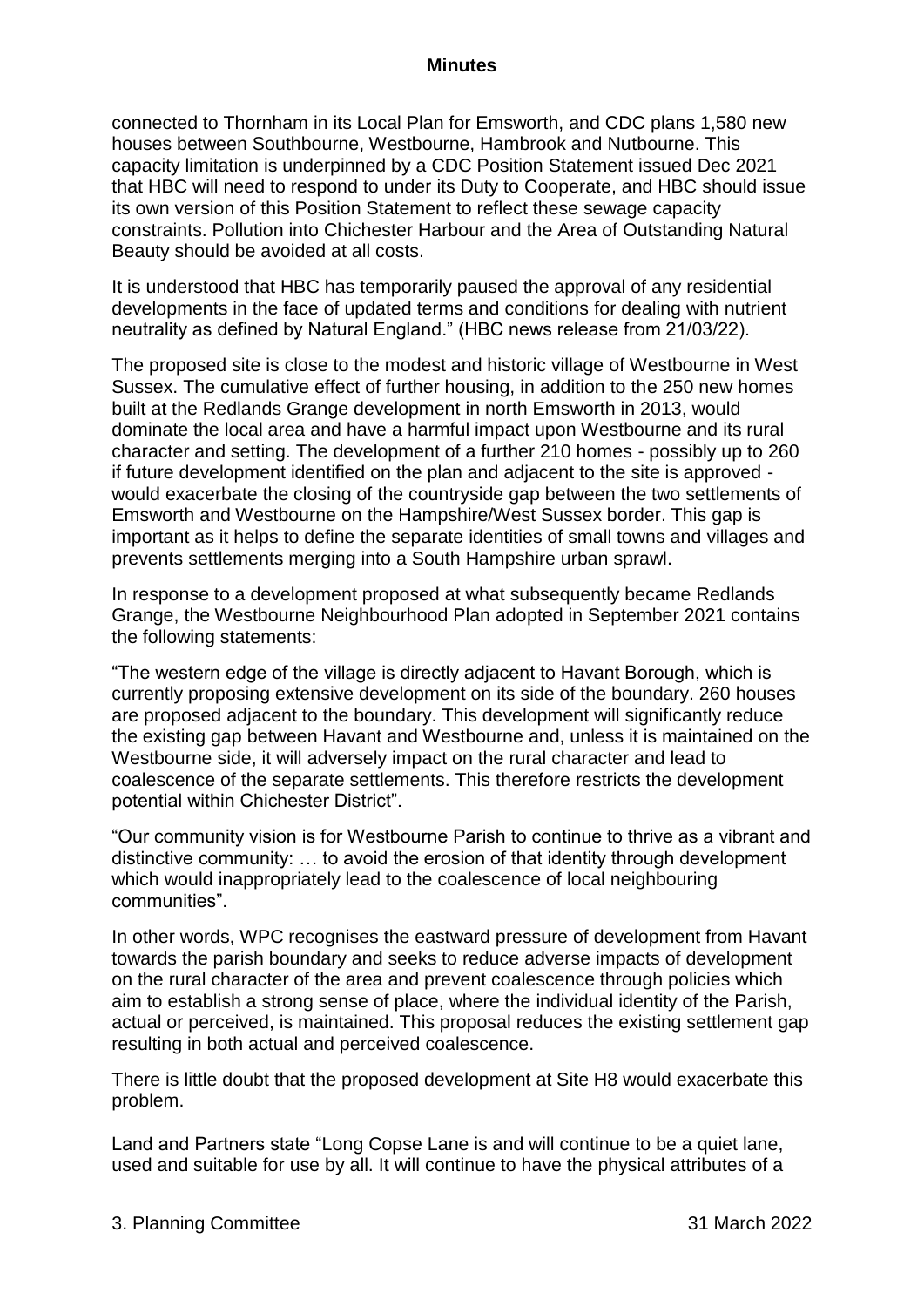lane, like many across Hampshire and the wider country. There is no evidence that it's lengthy history of safe use will change as a result of the development and this is a conclusion which is shared by WSCC". WPC considers that this statement grossly underestimates the number of traffic movements along Long Copse Lane and eastwards of the site and the impact this would have on local residents and the Westbourne community.

The transport report refers to the range of local facilities and services available in Westbourne. These services would be a major attraction to new residents of the development as it already is to existing residents of Long Copse Lane. Based on the current network of roads, new residents wishing to access these services would use Long Copse Lane in much greater numbers than suggested in the report as it provides the quickest and most direct route. The eastern section of Long Copse Lane in West Sussex is narrow, making it virtually impossible for vehicles to pass, and has poor forward visibility with blind bends and high rural hedges. There are no footpaths or street lights and the narrow lane is unable to accommodate any more traffic. The driving conditions in winter are particularly dangerous for vulnerable users during the morning and evening peak flow when it is dark. To state that the east end of the lane will be little impacted is absurd; there will be a significant increase in traffic flow along LCL and the roads it feeds into at both ends, and one can see major congestion issues ahead. To provide "passing places" along the lane will not be adequate either. One has only to witness the results of frustrated drivers along the lane and around the village, and this will be exacerbated. Long Copse Lane will no longer be a safe area for walkers or cyclists and, with the provision of these new homes, will come young families. Children, cyclists, horseriders and increased traffic is not a good mix. WPC urges members of HBC Planning Committee to visit Long Copse Lane to the east of the proposed site. They would then see for themselves that the lane is unsuitable for any additional traffic.

Long Copse Lane also provides an alternative route for commuter traffic heading towards Chichester or northwards towards the A3. This would cause visibility issues at the junction of Long Copse Lane and North Street in Westbourne, where visibility is very restricted and increased turning movements would create safety issues. There are no proposals within the scheme to deal with this junction which is considered to be unacceptable.

There are significant flooding issues on Long Copse Lane that occur towards the lower levels of the land nearest to Westbourne. As a result of the flooding, the road surface is poor and there is a need to take action to deal with this problem should the development proceed, as increased use would be exacerbated by the flooding problem. WPC considers that the lack of proposals to address this issue is a serious fault with the proposals that have been prepared by the developer.

There is a lack of local facilities to support the proposed development, including schools, local shops, libraries, transport, health services, sports, leisure and community facilities, with the nearest in Emsworth being two miles away. The developer has underestimated the attractiveness of Westbourne (see above), which would be seen as the primary location for shopping, schooling, pubs and restaurants. Westbourne's roads are very congested, parking is already difficult, and services are stretched. WPC considers that infrastructure contributions would be required to support Westbourne village centre and improve its capacity to cope with the potential